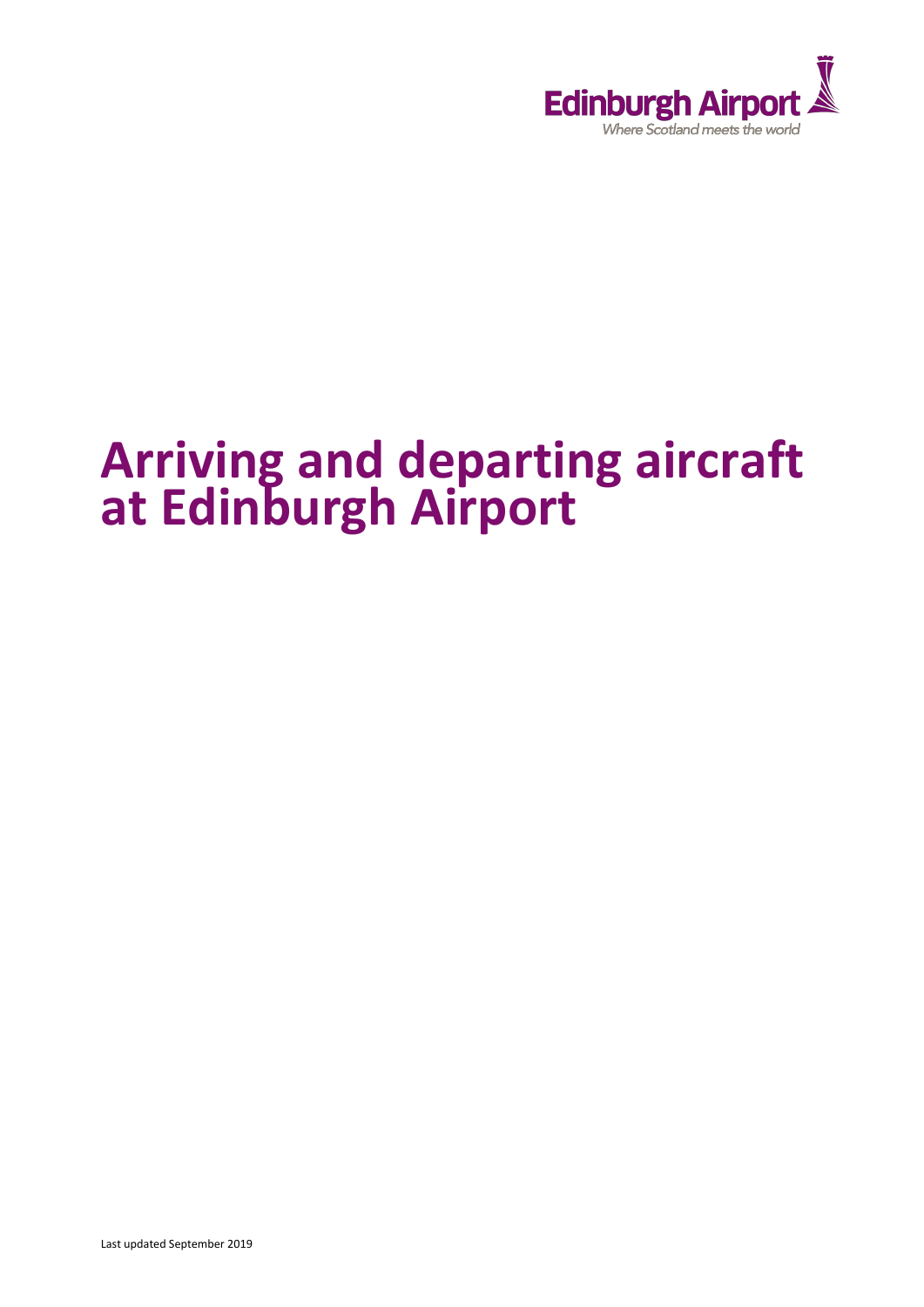

# **Contents**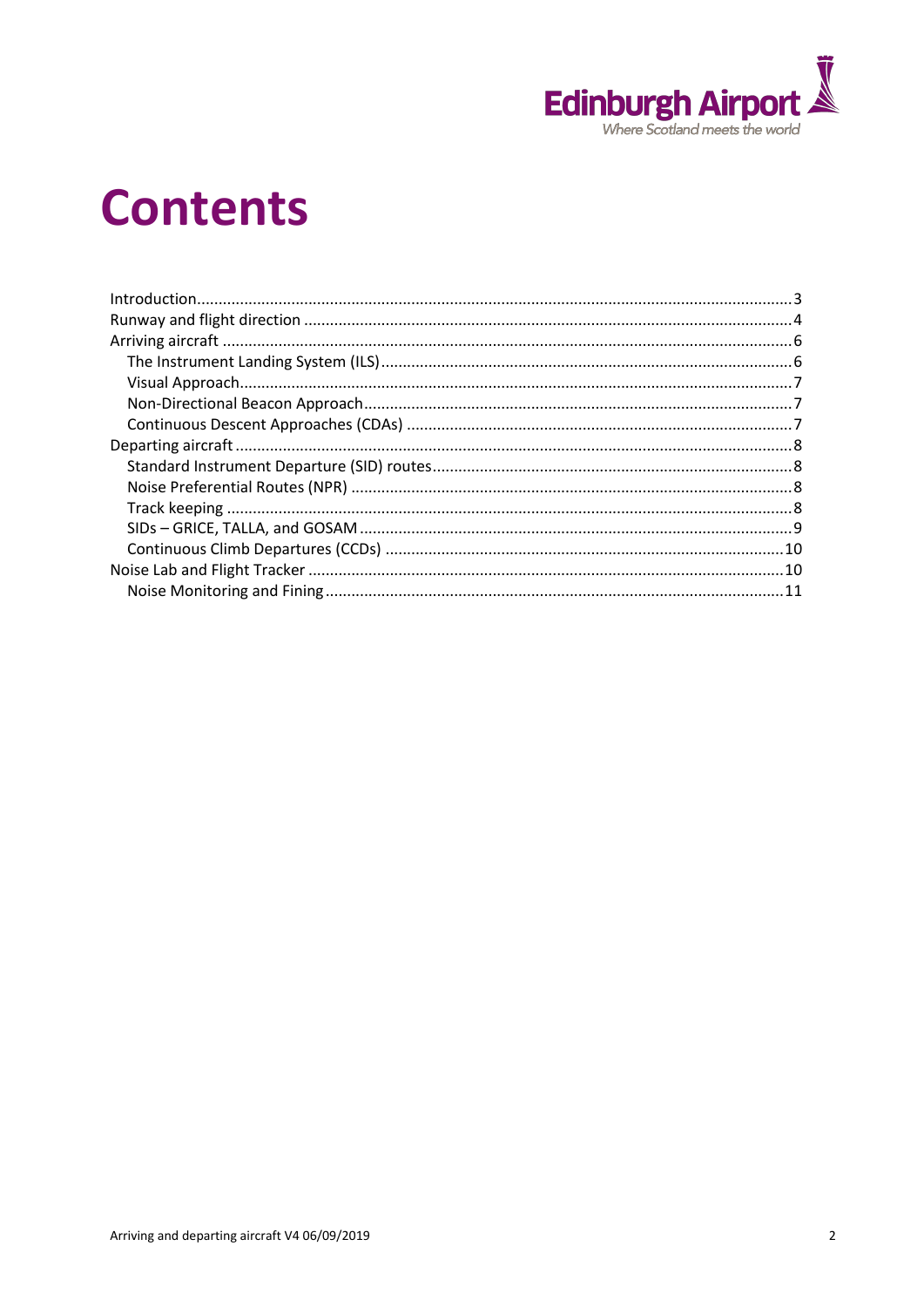

## <span id="page-2-0"></span>**Introduction**

Edinburgh Airport is Scotland's busiest airport with over 14.3 million passengers passing through the terminal in 2018 for business or leisure. Whilst air travel provides us with many benefits, aircraft noise can impact on people who live or work near airports and under flight paths.

Whilst we can't eliminate it completely, we are working to minimise it. We are also committed to explaining what you're hearing and why.

Noise is caused by air going over the aircraft's fuselage (body) and wings - known as airframe - and its engines. When air passes over the aircraft's airframe, it causes friction and turbulence, which results in noise. The level of noise generated varies according to aircraft size and type and can differ even for identical aircraft. Engine noise is created by the sound of the engine's moving parts and by the sound of air being expelled at high speed.

Aircraft have been getting progressively quieter as designs and engine technology has advanced and it is expected that today's airlines will be operating even quieter models in the future.

To help address noise, we work collaboratively with the Civil Aviation Authority who set the Airspace Policy, airlines, and Air Traffic Control (ATC) who advise the aircraft where to fly. Edinburgh Airport is a member of Sustainable Aviation, a coalition of UK aviation stakeholders spanning aircraft manufacturers, airlines, airports and air navigation providers.

As an industry, the four main things we are doing are:

- designing airframes and engines to reduce noise generation
- tightening the regulations on noise
- improving the way aircraft and airports operate
- providing noise insulation and compensation for people who experience high levels ofnoise

As long as there is a want, and need, to fly, there will be noise from aircraft landing and taking off. However, today's aircraft are typically 75% quieter than those used in the 1960s. The latest figures published by the Civil Aviation Authority show Edinburgh Airport to be quieter today than at any point in the past. This is because older and noisier aircraft are being phased out and replaced with quieter and more environmentally friendly models.

In May 2006, Edinburgh Airport chose to introduce a voluntary system of noise fining in line with those operated by Heathrow, Gatwick and Stansted. Any aircraft that breaks the stated noise thresholds set down by the UK Government is now fined, with the level of the fine dependent on the level of infringement. Two different noise thresholds are used, one for daytime and one for night time. The level of fines imposed were doubled in 2007 and since the introduction of this new system, Edinburgh Airport has seen a significant fall in the number of aircraft making excessive noise on departure from the airport. All money raised from noise fines is placed into the Edinburgh Airport Community Fund.

This document details the procedures that apply to arriving and departing aircraft at Edinburgh Airport, providing information on our flight paths to help the public understand what noise they may hear and help share information on our noise and flight tracker.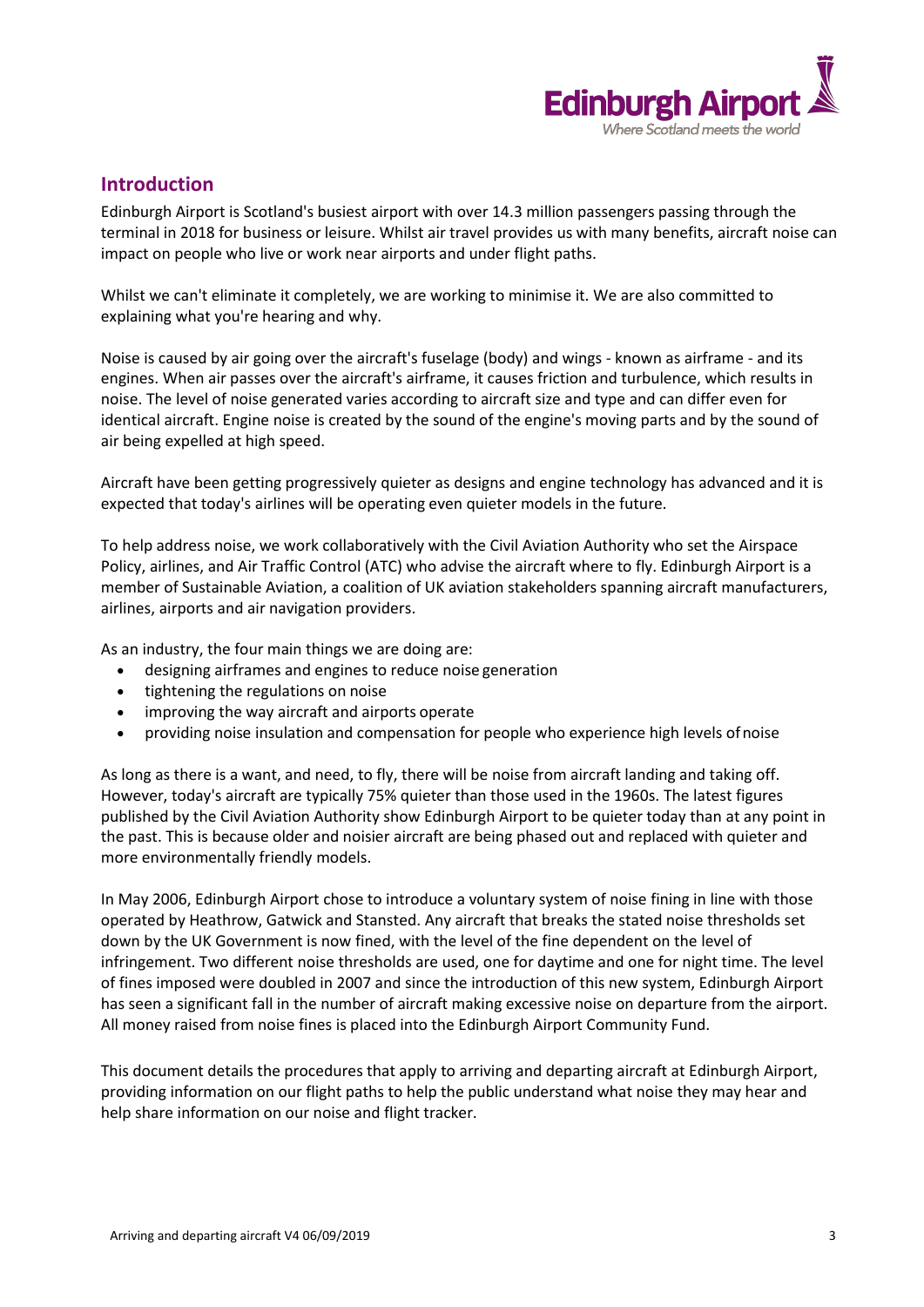

## <span id="page-3-0"></span>**Runway and flight direction**

Edinburgh Airport has one primary runway (Runway 06/24), which operates in two directions. When Runway 06 is in operation, aircraft arrive from the west and depart to the east. When Runway 24 is in operation, aircraft arrive from the east and depart to the west.



The direction of operation is entirely dependent on weather conditions as, where possible, aircraft will take off and depart into wind. Changes in runway use can happen at any time. Due to local weather conditions (south-westerly is the prevalent wind direction at Edinburgh Airport), R24 is in operation approximately 70% of the time and R06 is in operation approximately 30% of the time.

A typical day of **Runway 06** operations can be seen below, with arriving aircraft shown in orange and departing aircraft shown in blue.

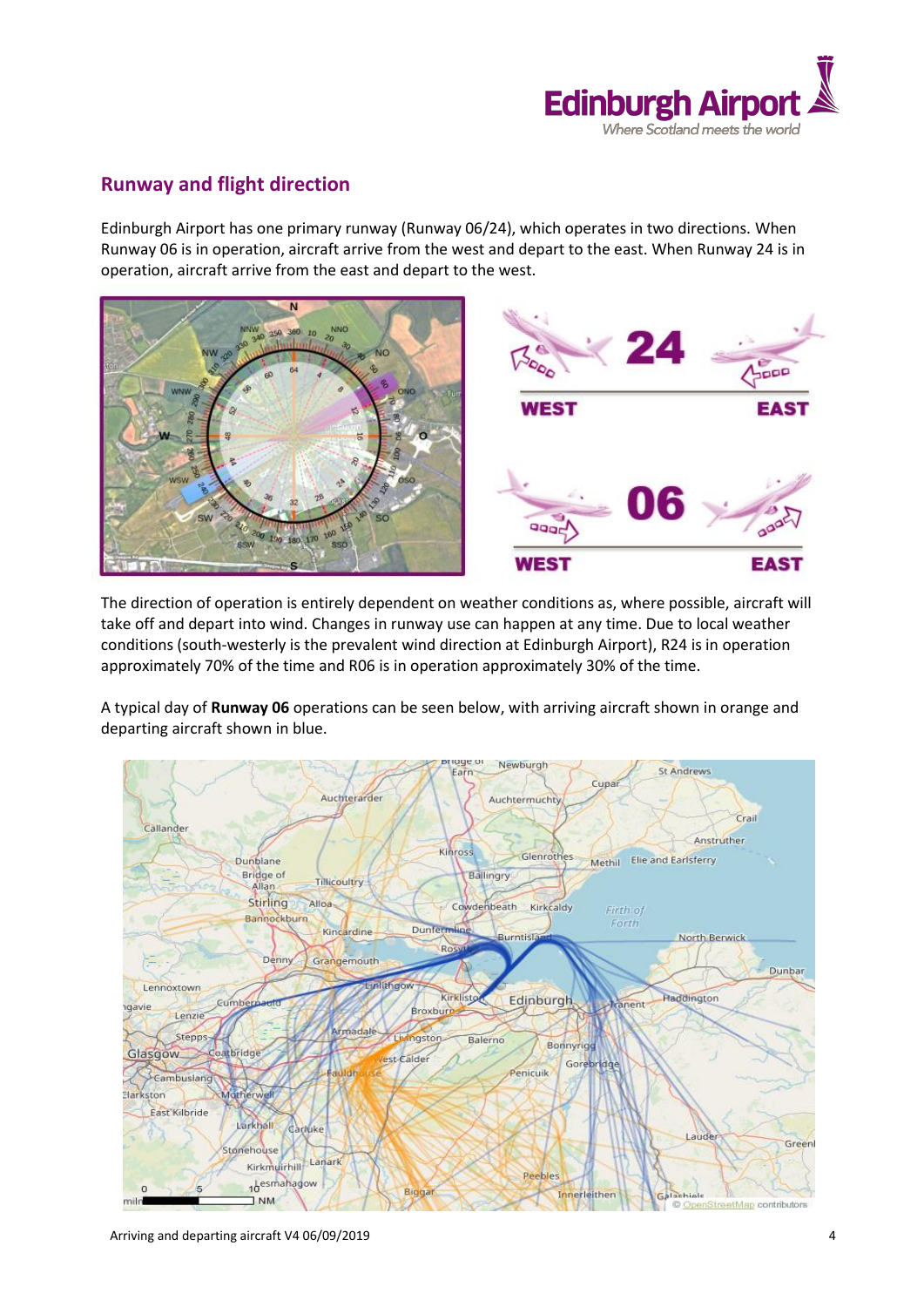

A typical day of **Runway 24** operations can be seen below, with arriving aircraft shown in orange and departing aircraft shown in blue.



No statutory controls exist for aircraft noise or to prevent aircraft overflying a particular area. Aircraft can operate anywhere within our airspace as Air Traffic Control (ATC) maintain an orderly flow of air traffic, whilst ensuring safe aircraft separation. ATC integrate arriving and departing aircraft and as safety is paramount, flexibility is necessary to achieve this.

However, we are aware of the impact that aircraft operations can have on our local communities and work closely with our Air Traffic Control provider ANS and our airline partners to encourage compliance with the procedures detailed in this document.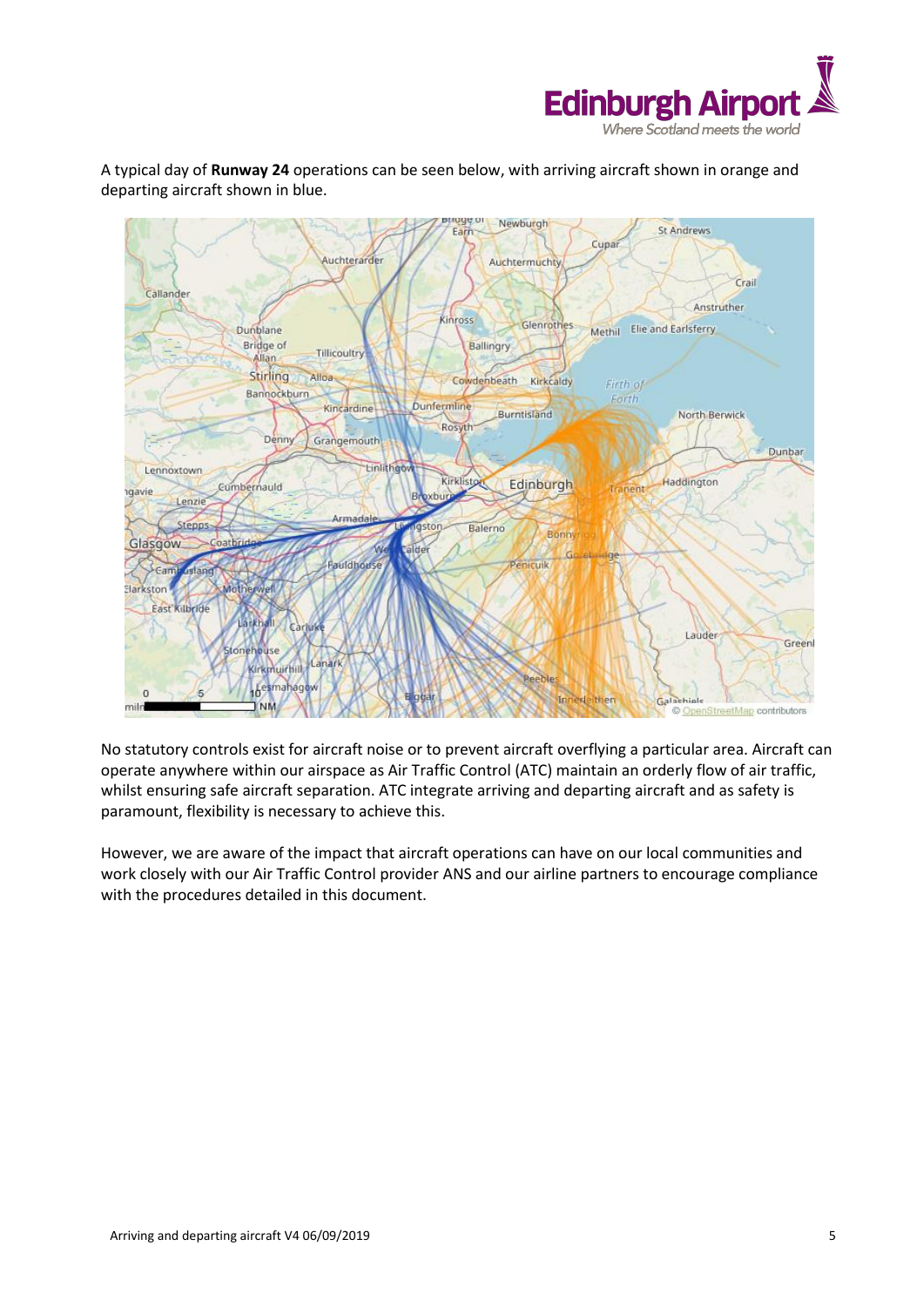

## <span id="page-5-0"></span>**Arriving aircraft**

### <span id="page-5-1"></span>**The Instrument Landing System (ILS)**



The most common approach to the runway uses the Instrument Landing System (ILS).

The ILS is a radio system that transmits two beams, the localiser and the glide path. The localiser beam defines the centerline of the runway and extends along the approach path for approximately 20 nautical miles. The glide path beam defines the glide slope that aircraft should fly while following the localiser course to approach the runway.



Aircraft arriving descend at a 3° angle, the ILS provides a safe and manageable descent to the runway ensuring that an aircraft's final descent is controlled in an assured manner.

Arriving aircraft do not have a specified route to follow before joining the ILS. They will be advised, also known as 'vectored', by ATC, to follow a safe route on approach, this means there is more variation in the position of arriving aircraft.

Aircraft join the final approach at heights consistent with the use of the ILS, however, pilots are generally instructed to maintain an altitude of at least 2,500 feet until they are turned towards the ILS by ATC.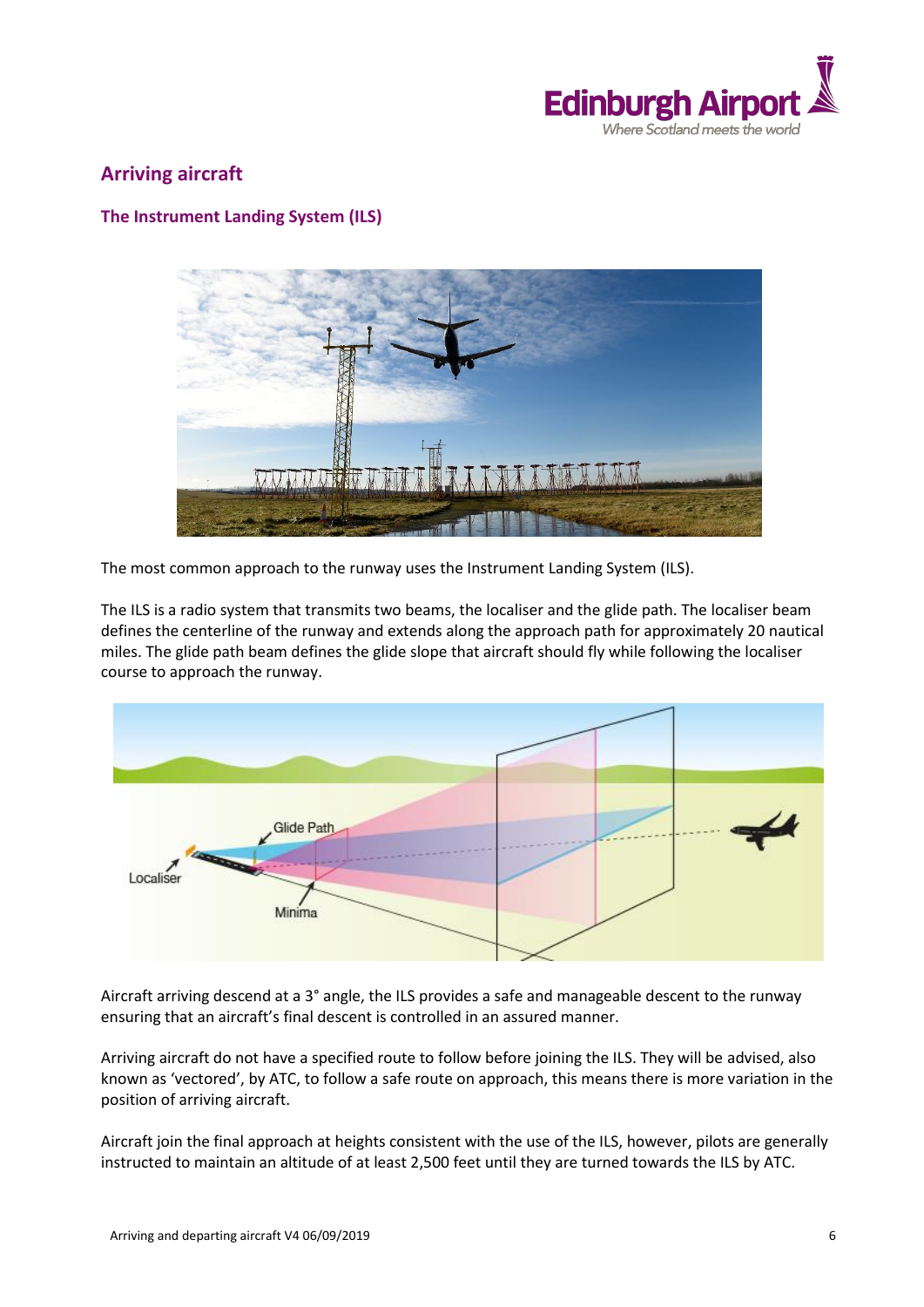

#### <span id="page-6-0"></span>**Visual Approach**

Although most arrivals will follow the ILS, there are times when aircraft will use a visual approach and the pilot will land using visual references. These are required as part of a pilot's training schedule and will be authorised by, and under the control of, Air Traffic Control.

#### <span id="page-6-1"></span>**Non-Directional Beacon Approach**

Should the ILS be out of service, a Non-Directional Beacon (NDB) approach is used. These are also required as part of a pilot's training schedule so may, on occasion, be used even when the ILS is operational.

An NDB is a single aerial transmitter which transmits directional information to an aircraft. Instrumentation on board the aircraft will home into the transmissions, and the aircrew will fly towards the beacon, making adjustments to the track as they fly towards the runway. When an NDB approach is used, aircraft are positioned approximately five degrees east of the ILS localiser.

As the NDB beacon is located off to one side of the runway, the NDB flight path over the ground can vary slightly and, therefore, is not so precise as an ILS approach.

#### <span id="page-6-2"></span>**Continuous Descent Approaches (CDAs)**

Arriving aircraft are encouraged to use Continuous Descent Approaches. This encourages aircraft to stay higher for longer, by descending at a continuous rate. This requires significantly less thrust leading to reduced emissions and noise, resulting in cost savings for the airlines. Improvements in CDA rates at Edinburgh are estimated to be saving airlines over £150,000 worth of fuel per year.

With a CDA an aircraft descends towards an airport in a gradual, continuous approach with the engine power cut back. By flying higher for longer and eliminating the need for the extra thrust required for the periods of level flight between steps of descent, CDAs result in reduced fuel burn, emissions and less noise exposure for communities under the arrivals flight path.

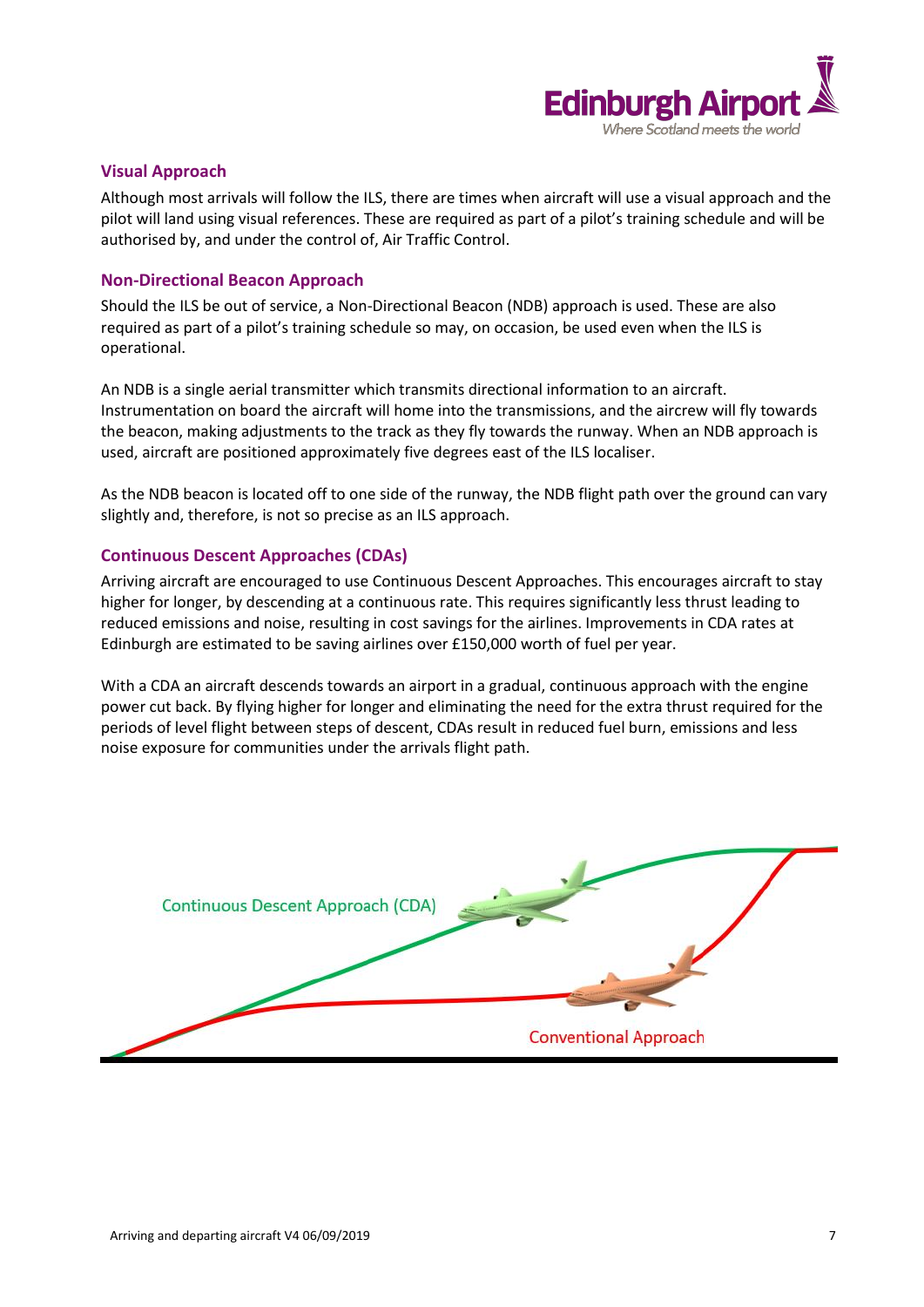

## <span id="page-7-0"></span>**Departing aircraft**

#### <span id="page-7-1"></span>**Standard Instrument Departure (SID) routes**

Standard Instrument Departure routes are a set of instructions which a pilot will refer to when departing from the airport. These routes are not compulsory, they are there to ensure that all departures are safe and efficient.

In the 1970s, when Runway 06/24 was designed and built, SID development was not as rigorous or sophisticated as it is today. There was limited technology, so instructions were simple, involving directions to be taken once an aircraft had reached a certain height or travelled a certain distance.

SIDs are depicted as lines on maps, however, recognising that aircraft are unable to follow this line exactly, aircraft fly within a corridor known as a Noise Preferential Route (NPR).

#### <span id="page-7-2"></span>**Noise Preferential Routes (NPR)**

Noise Preferential Routes are corridors, extending one mile in each direction from the center of the SID line, which aircraft are expected to fly when departing from the airport. NPRs are not a statutory control but are used to reduce noise disturbance on our local communities.

Departing aircraft are required to follow the NPR until they reach an altitude of 3,000ft. When they reach 3,000ft they can depart these routes and fly towards their destination. Since July 2015, to alleviate noise intrusion in the Uphall area, we raised this height/turn level to 4,000ft for jet aircraft.

On occasion, and to ensure aircraft safety, aircraft may be permitted to deviate from the NRP. The most common reason for this is difficult weather conditions.

#### <span id="page-7-3"></span>**Track keeping**

All arriving and departing aircraft are monitored using our Noise and Track Keeping (NTK) system. Track keeping refers to aircraft flying in the NPRs. If an aircraft is found to be off-track, we will contact ATC and the airline directly to understand why, and work with the airline to ensure they understand the correct procedures and follow these in the future.

#### **The following SIDs and their NPR routes currently in use at Edinburgh Airport are:**

| <b>GRICE 3C</b> | <b>GRICE 4D</b> |
|-----------------|-----------------|
| GOSAM 1C        | GOSAM 1D        |
| TALLA 5C        | TALLA 5D        |

SIDs are given their name by a place or position/point that they lead to. For example, GRICE is a point in rural Perthshire and TALLA is near Carlisle. More detail on each is given on the next page.

At weekends when gliding is taking place at Portmoak we stop using GRICE 3C, and traffic is instead routed up over Fife away from the gliding. This is an arrangement made between the gliders and the CAA which also affects traffic from Glasgow and Prestwick Airports and is in accordance with CAA regulations.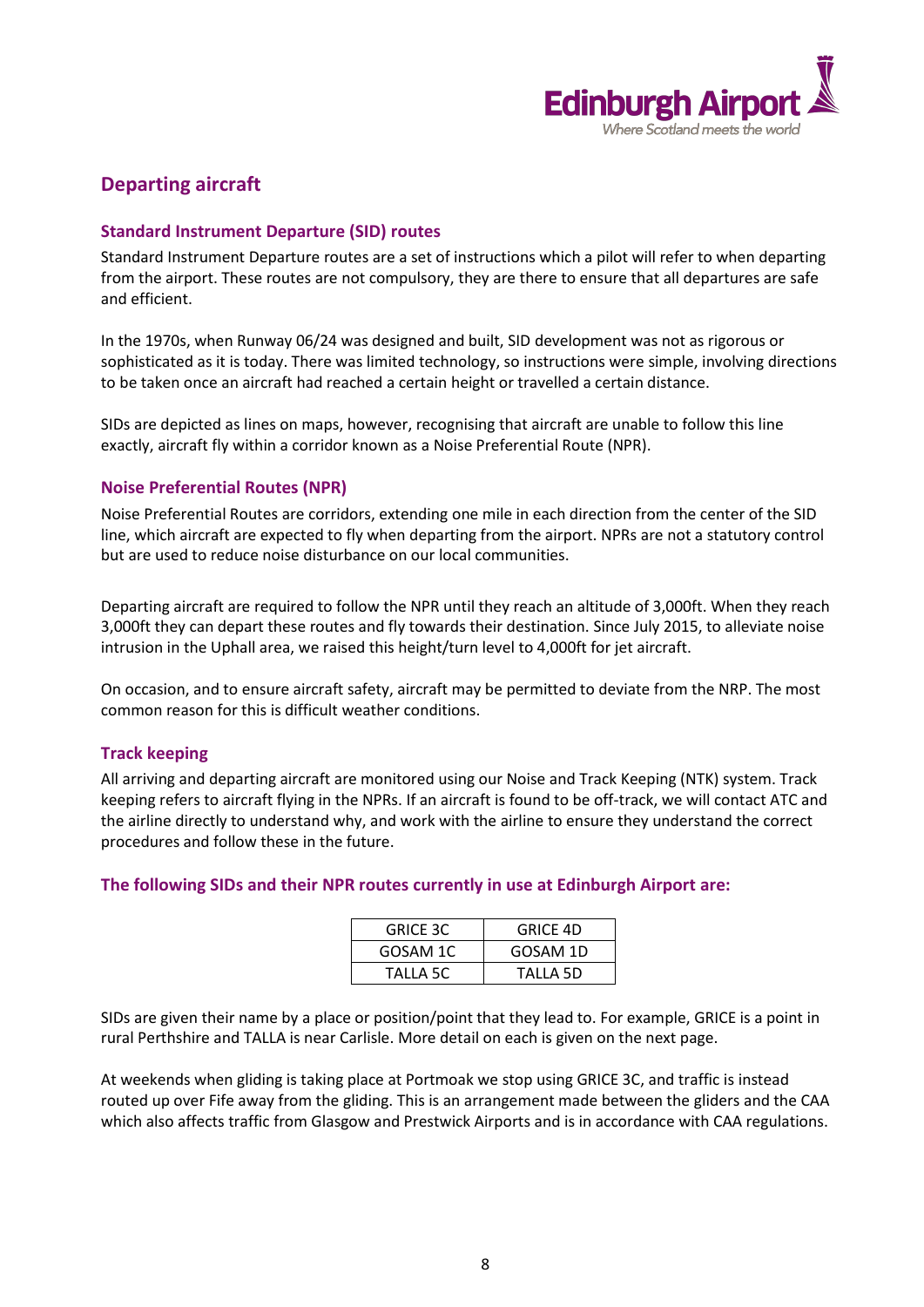

#### <span id="page-8-0"></span>**SIDs – GRICE, TALLA, and GOSAM**

| <b>GRICE</b>    |                                                                                                 |
|-----------------|-------------------------------------------------------------------------------------------------|
|                 | GRICE is used by approximately 5% of departures comprising mainly Scandinavian and Highland and |
|                 | Islands services and occasionally Middle East aircraft.                                         |
|                 | There are two separate GRICE departures:                                                        |
|                 | GRICE 3C is operational when Runway 24 is being used                                            |
|                 | GRICE 4D is operational when Runway 06 is being used                                            |
| <b>GRICE 3C</b> | A GRICE 3C departure leaves Edinburgh Airport westbound before turning north                    |
|                 | and veering east before crossing the Forth and overflying the GRICE point at                    |
|                 | heights of 6,000 feet and above. All aircraft climb straight out to a beacon at                 |
|                 | Livingston before turning north. The NPR terminates at 3,000ft, and aircraft may                |
|                 | turn when they are above this height. Since July 2015, to alleviate noise intrusion             |
|                 | in the Uphall area, we have raised this height/turn level to 4,000ft for jet aircraft.          |
| <b>GRICE 4D</b> | A GRICE 4D departure leaves Edinburgh Airport eastbound, turning left over the                  |
|                 | Forth and heading to GRICE. All aircraft on this departure are required to turn left            |
|                 | on a 045 degree heading at 500 feet or at 0.5 nautical miles (whichever is                      |
|                 | reached earlier) to avoid the Cramond area of Edinburgh.                                        |

#### **GOSAM**

GOSAM is primarily used by aircraft heading south from Edinburgh towards Carlisle. This includes most UK domestic jet services, such as flights to London, France, the Iberian Peninsula, Balearic and Canary Islands, amongst others. GOSAM accounts for over half of all Edinburgh departures.

There are two separate GOSAM departures:

• GOSAM 1C is operational when Runway 24 is being used

• GOSAM 1D is operational when Runway 06 is being used

| GOSAM 1C | GOSAM 1C is operated in the following way, all aircraft climb straight out to a                                                                                                                                                                                                                                                                                                               |
|----------|-----------------------------------------------------------------------------------------------------------------------------------------------------------------------------------------------------------------------------------------------------------------------------------------------------------------------------------------------------------------------------------------------|
|          | beacon at Livingston before turning as directed by Air Traffic Control (ATC).                                                                                                                                                                                                                                                                                                                 |
| GOSAM 1D | A GOSAM 1D departure leaves Edinburgh Airport eastbound, turning left initially<br>and then left and left again over the Forth/South Fife and heading south-west or<br>as directed by ATC. All aircraft on this departure are required to turn left on a 045<br>degree heading at 500 feet or at 0.5 nautical miles (whichever is reached earlier)<br>to avoid the Cramond area of Edinburgh. |
|          |                                                                                                                                                                                                                                                                                                                                                                                               |

#### **TALLA**

TALLA is primarily used by non-jet aircraft to all destinations except north. This includes Aer Lingus flights to Ireland and Flybe all over the UK. TALLA accounts for around a third of all departures.

There are two separate TALLA departures:

TALLA 5C is operational when Runway 24 is being used

• TALLA 5D is operational when Runway 06 is being used

| <b>TALLA 5C</b> | Aircraft operating on TALLA 5C climb straight out to a beacon at Livingston before  |  |
|-----------------|-------------------------------------------------------------------------------------|--|
|                 | turning left or as directed by ATC.                                                 |  |
| <b>TALLA 5D</b> | A TALLA 5D departure leaves Edinburgh Airport eastbound, turning left initially     |  |
|                 | and then right over the Forth and then right again heading south towards TALLA      |  |
|                 | and/or as directed by ATC. All aircraft on this departure are required to turn left |  |
|                 | on a 045 degree heading at 500 feet or at 0.5 nautical miles (whichever is          |  |
|                 | reached earlier) to avoid the Cramond area of Edinburgh.                            |  |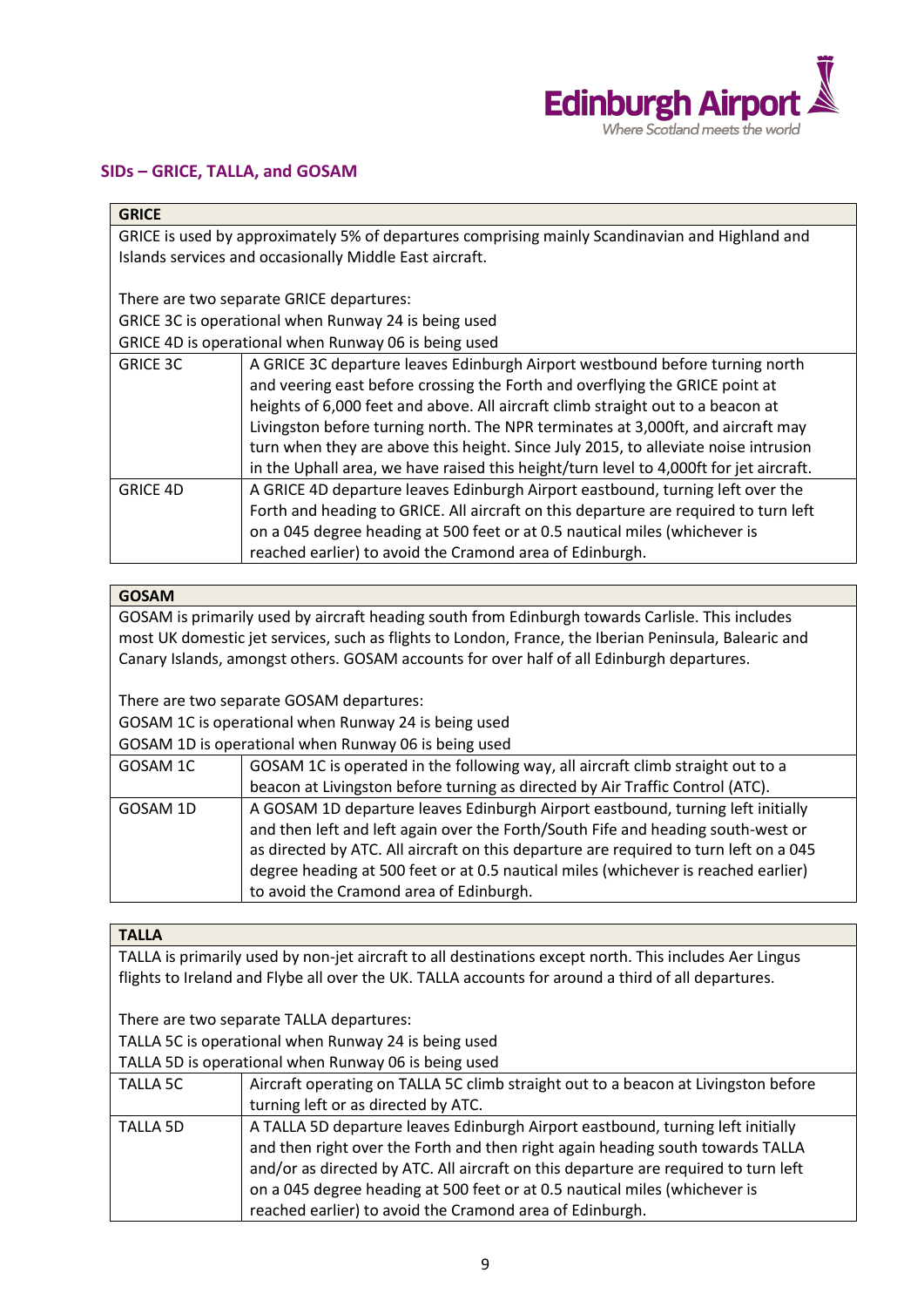

#### <span id="page-9-0"></span>**Continuous Climb Departures (CCDs)**

Like Continuous Descent Arrivals, Continuous Climb Departures are encouraged due to fuel savings and noise reduction on local communities. The greatest benefit of continuous climb operations is the significant reduction in CO2 emissions and the positive impact this has on air quality.

The Sustainable Aviation partnership promotes continuous climb techniques at UK airports, with the procedure being used up until 10,000 feet. Sustainable Aviation is also promoting best practice in take-off and landing cycle operations through the publication of industry standard codes of practice. Climbing to optimum cruising altitude and out of congested airspace can reduce CO2 per departure by 100-300 kilograms.

Further information on CDAs and CCDs can be found on Sustainable Aviation's website.

[http://www.sustainableaviation.co.uk](http://www.sustainableaviation.co.uk/)

### <span id="page-9-1"></span>**Noise Lab and Flight Tracker**

We have recently upgraded our Noise and Track Keeping (NTK) System, moving to an online system as part of Edinburgh Airport's Noise Lab. The NTK system is a state-of-the-art monitoring system that is specifically designed as an intuitive system for aircraft and noise track analysis.

In developing the system close attention has been paid to making sure the public can easily access and understand the analysis and reporting provided. As well as improved analysis and reporting, the Noise Lab provides information on noise and how, where, and why we measure noise, as well as providing historic data.



Edinburgh Airport Noise Lab - <https://noiselab.casper.aero/edi/>

Our Flight Tracker allows you to check flight specific information, such as flight position and altitude using our own radar data, as well as see noise readings. Please follow the links below to access the NTK system.